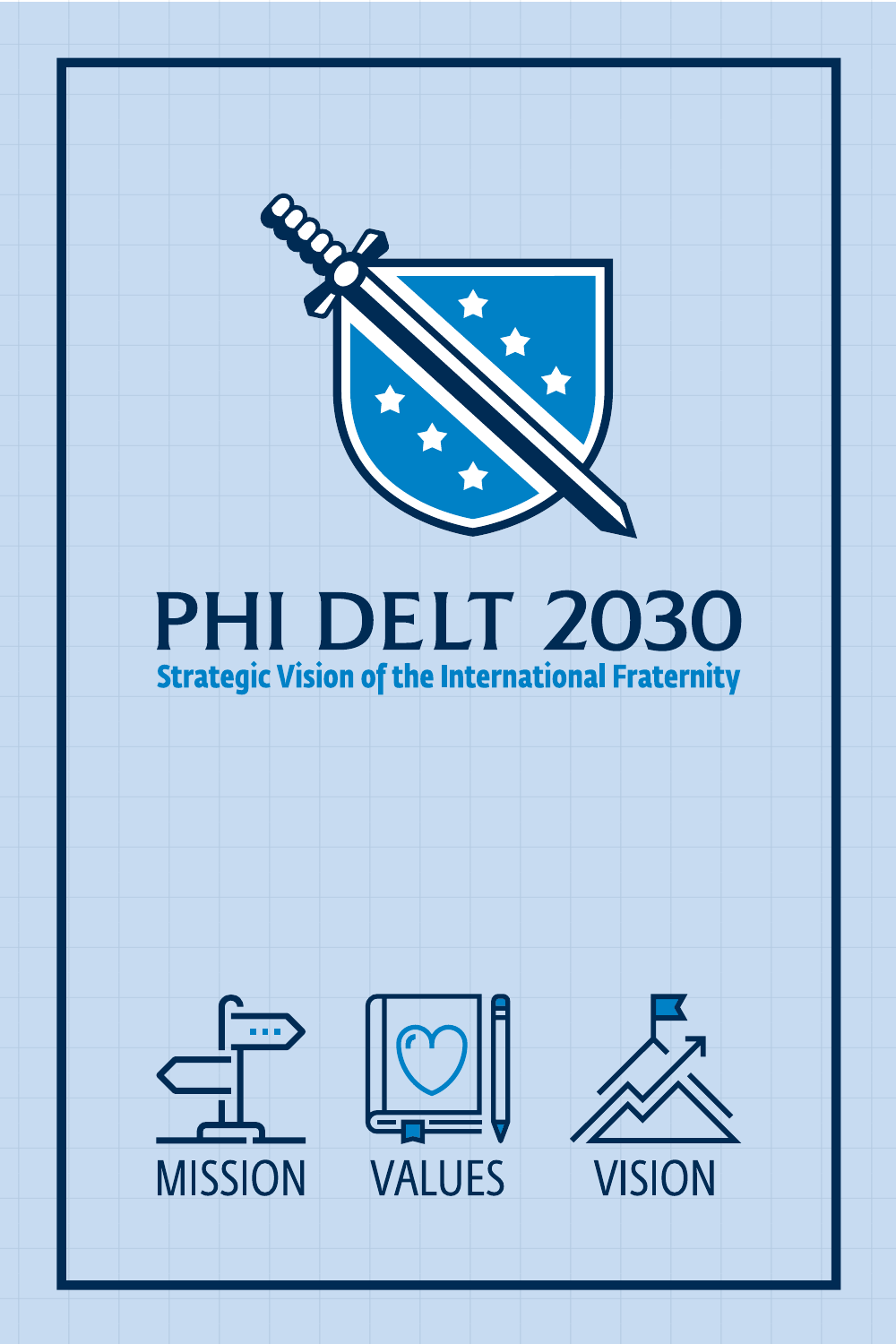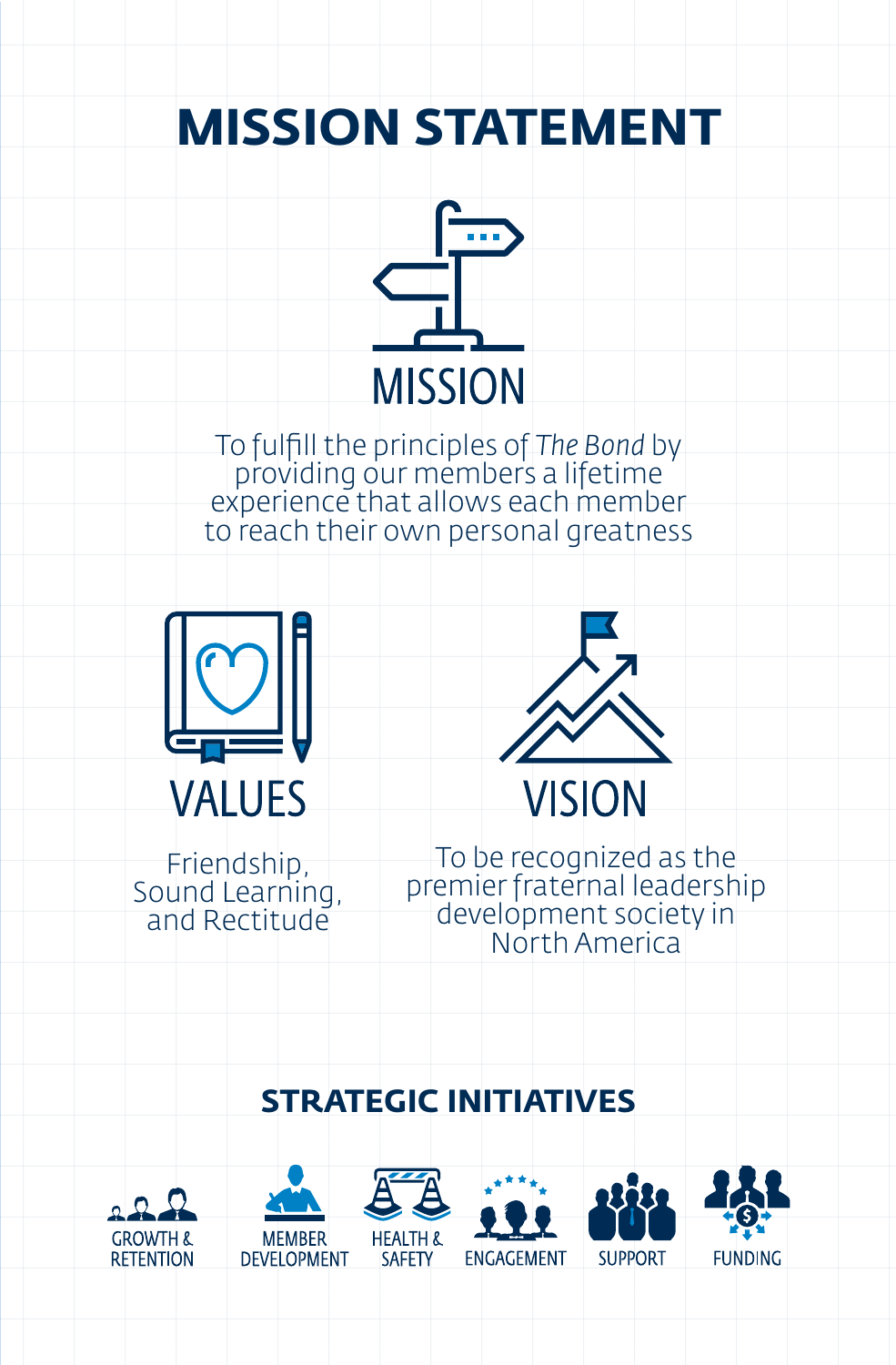

Execute strategies that **prioritize** the growthand retention of existing chapters and the expansion of new chapters.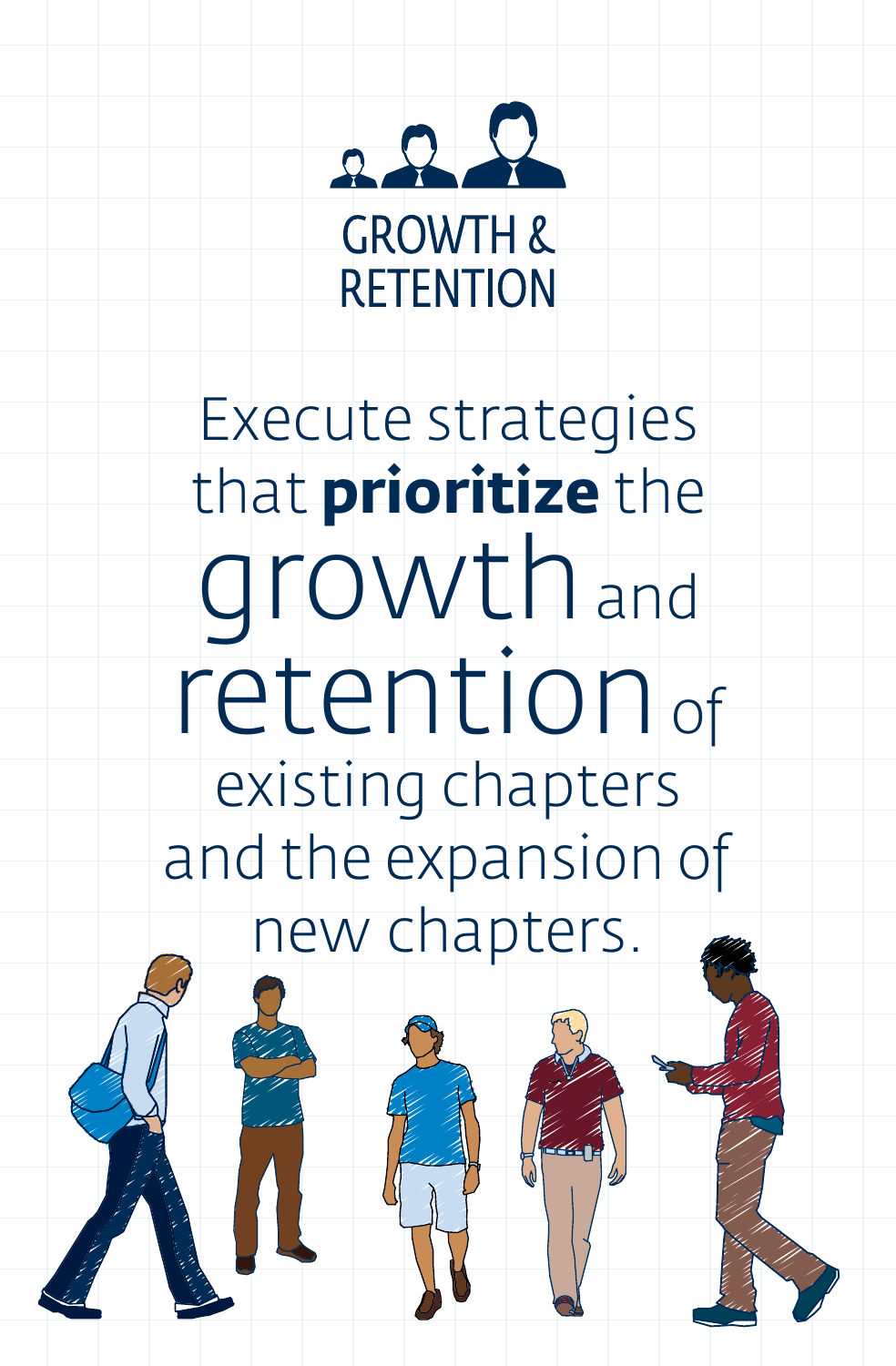

Create the optimal infrastructure, volunteer, and staff support model that **prioritizes** Servant leadership and **enables** all chapters and members to reach their full potential and further the strategic initiatives of the Fraternity.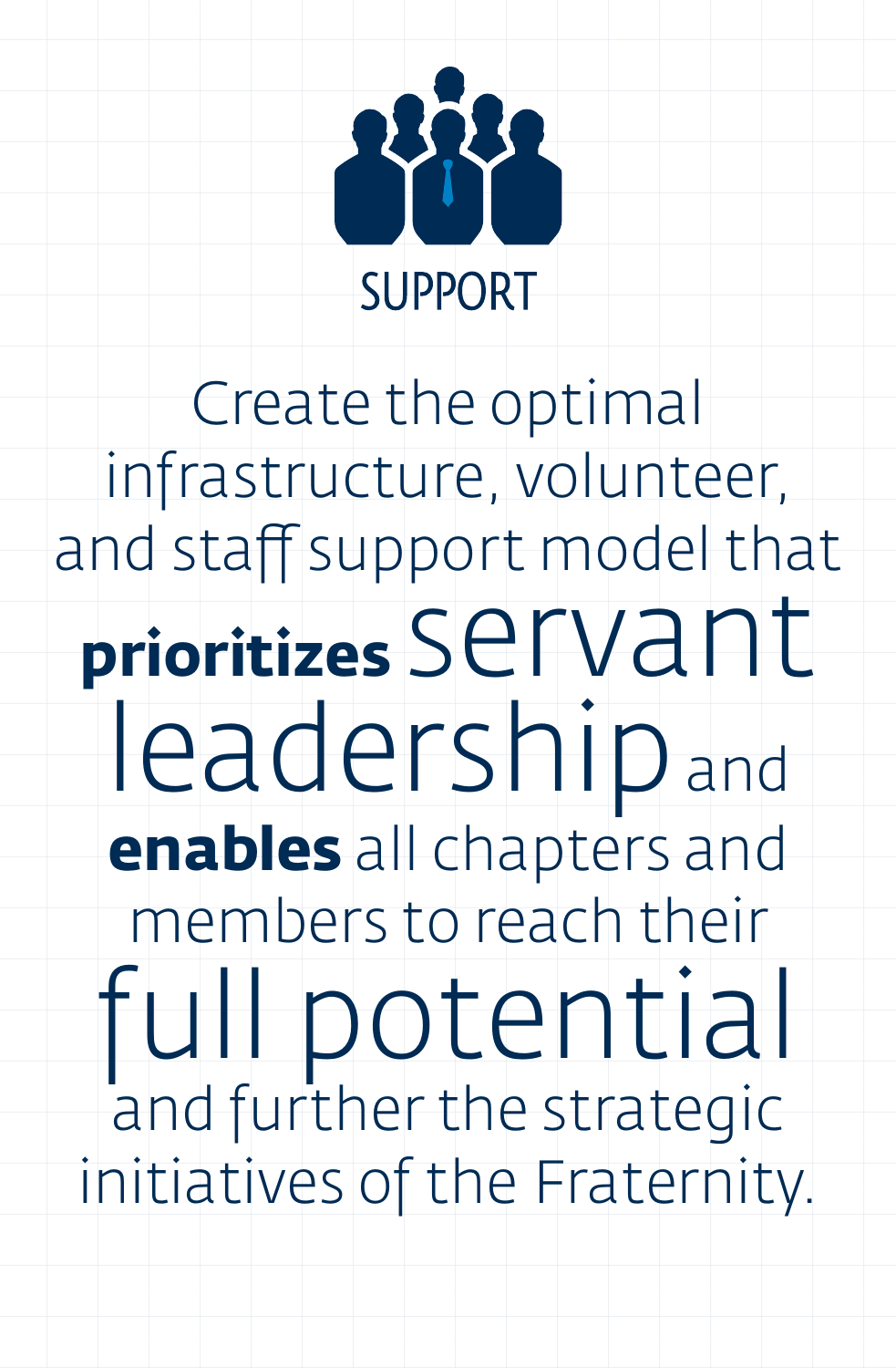

### Increase the frequency, **quality**, and breadth of communication tactics and programming to increase engagement opportunities with the Fraternity.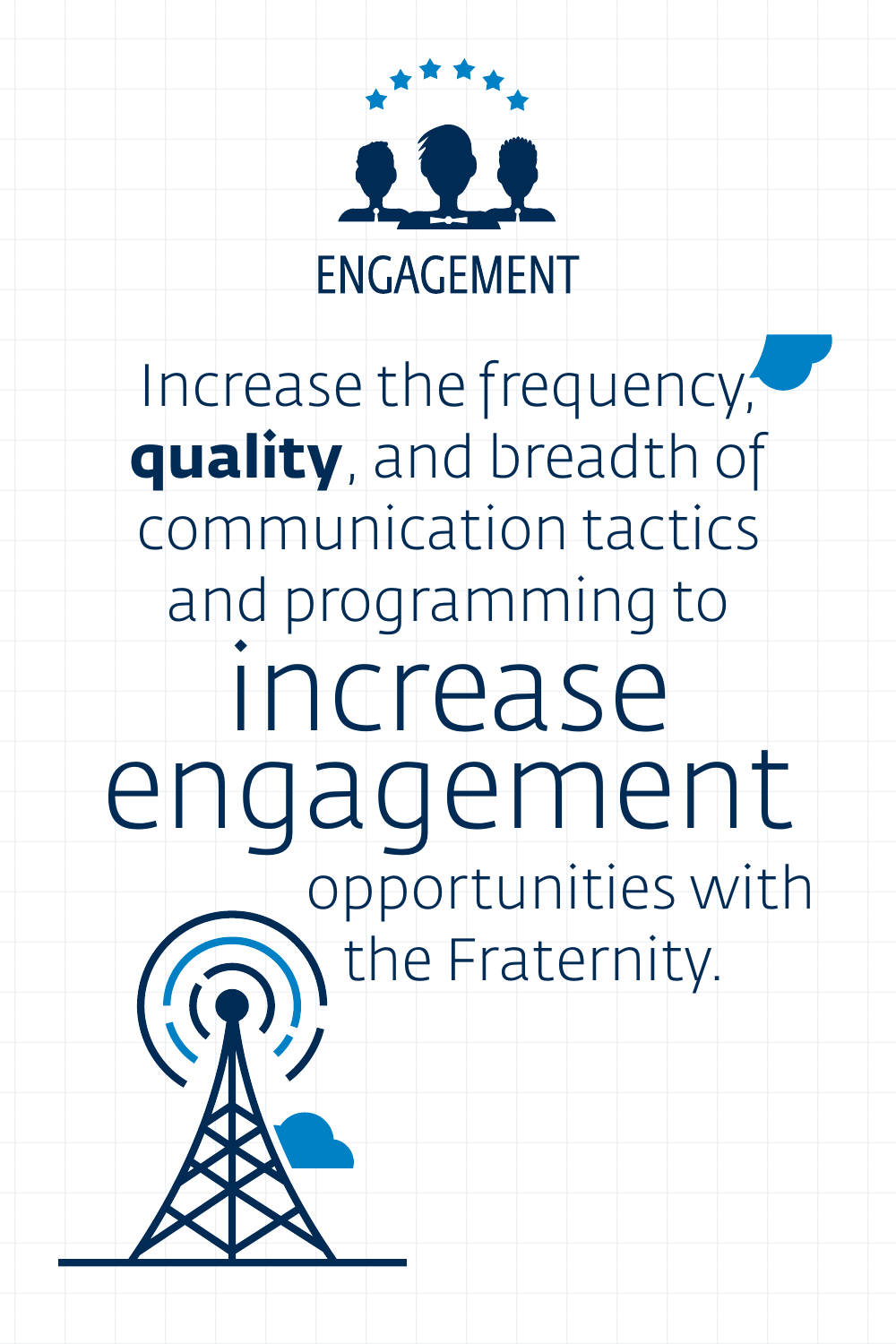

Instill a culture of group and individual health and well-being that is recognized and **proven** to be the **safest** fraternal organization in North America.

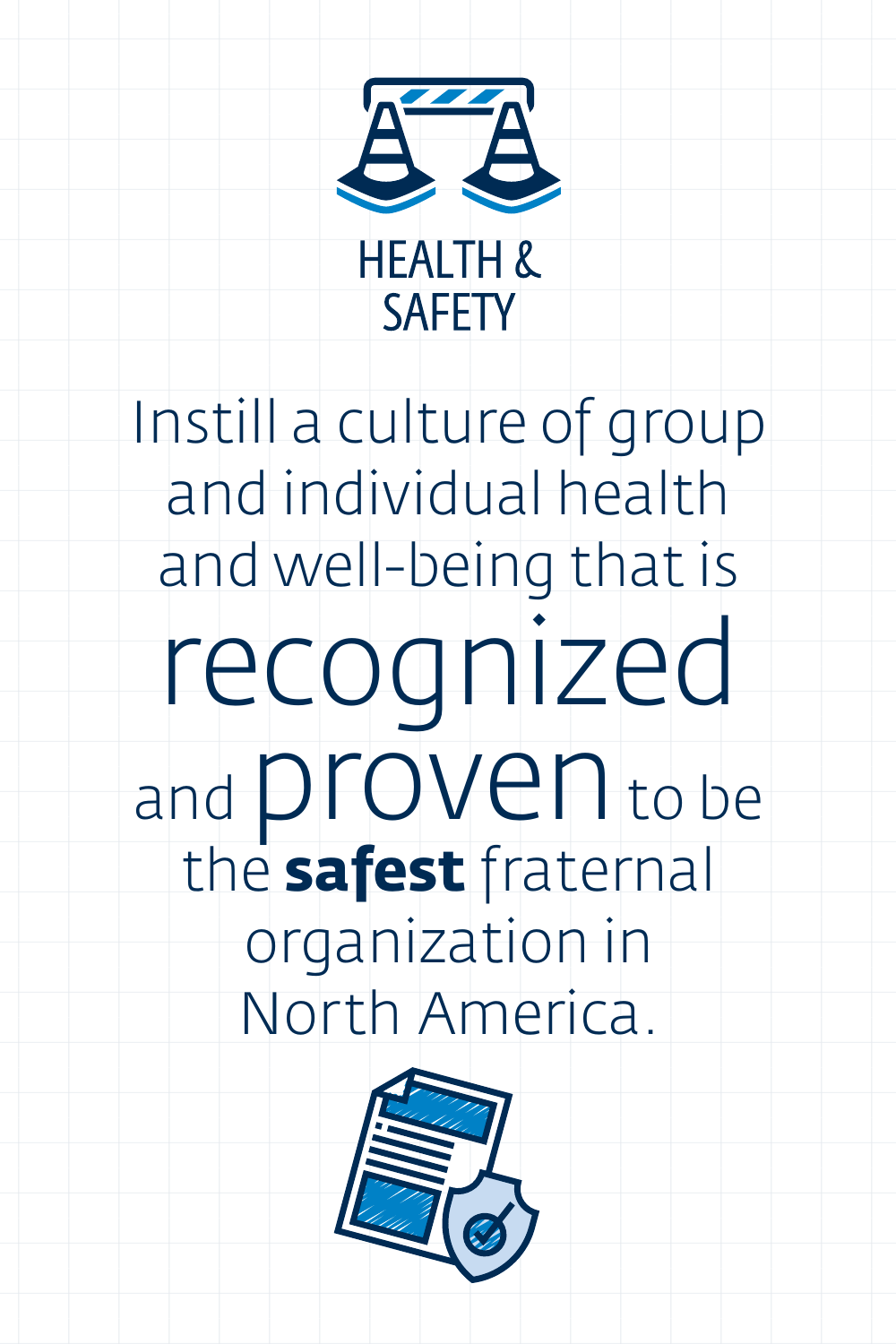

#### Execute and promote **transformational** education that focuses on self-awareness, affirmation, motivation, and innovative leadership skills through on-demand technology and in-person program support for continued **lifelong** skill development and growth.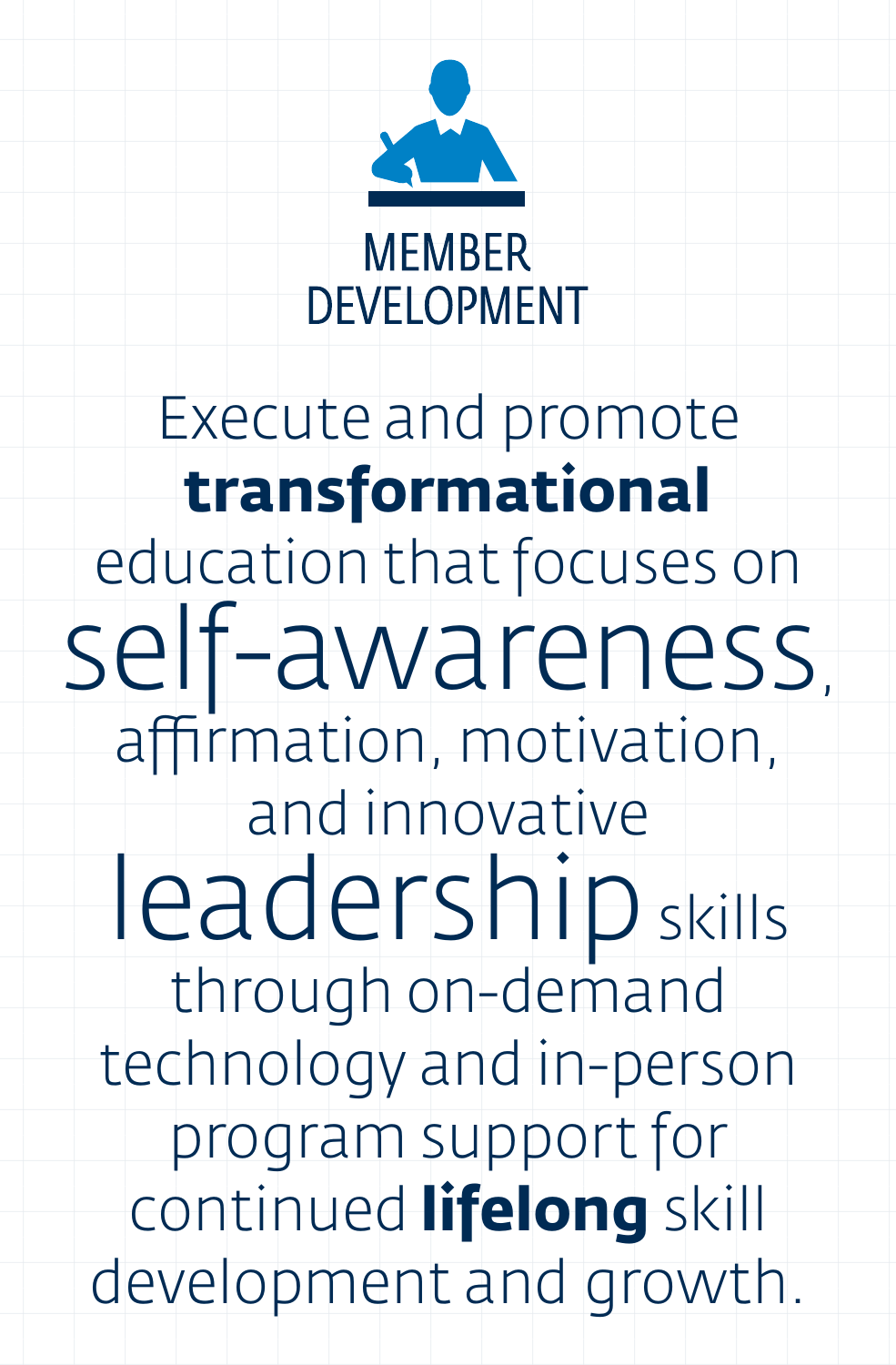

Implement strategies that **enable** the Phi Delta Theta Fraternity, Phi Delta Theta Foundation, and LiveLikeLou Foundation to successfully<br>fulfill their mission.